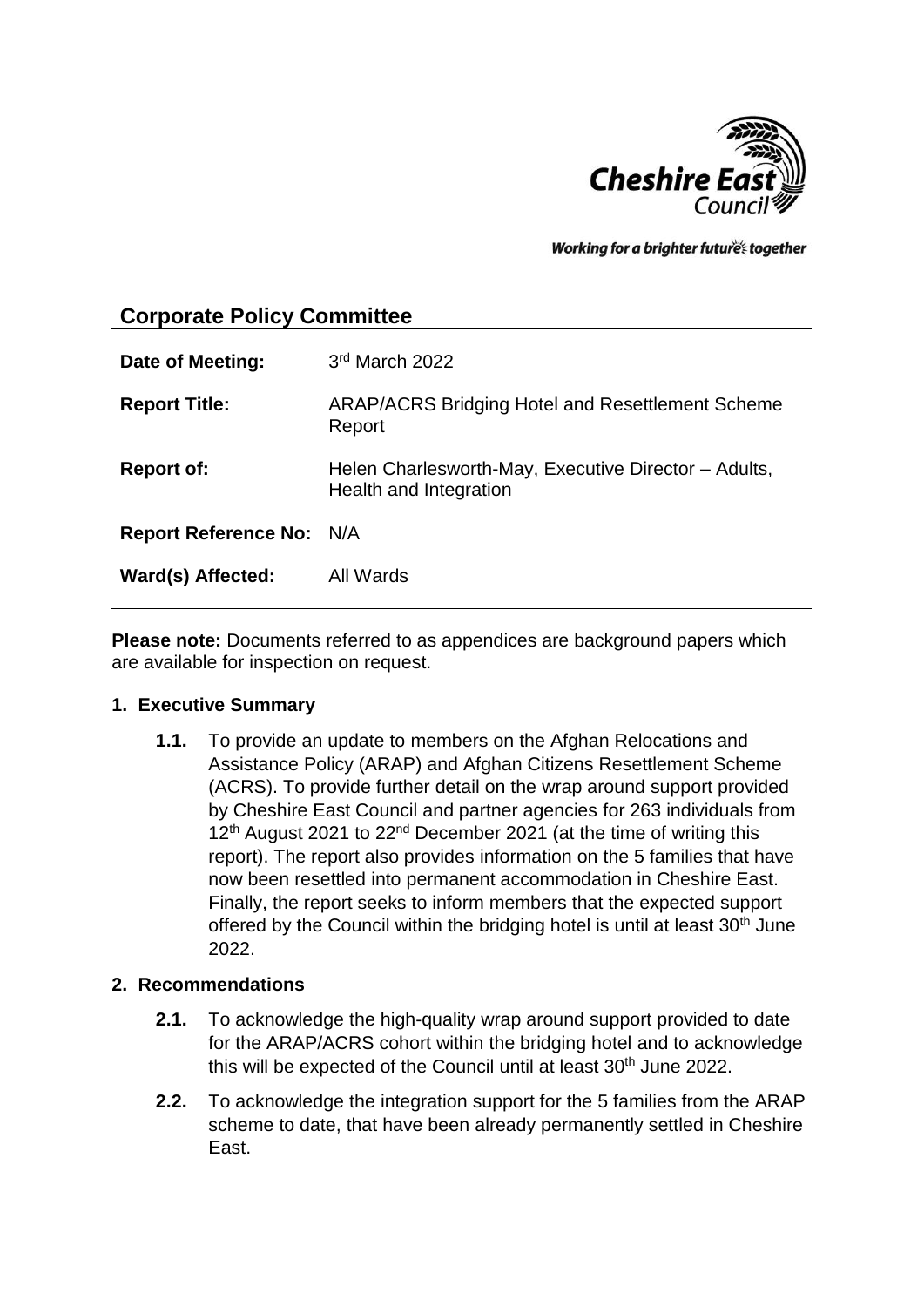## **3. Reasons for Recommendations**

**3.1.** To provide members with an update highlighting the good work and the resource required for the ARAP/ACRS scheme. The wrap around support within the bridging hotels is resource intensive requiring various public and third sector services providing daily onsite and off sire support. Alongside this there are high housing pressures on registered social landlord for appropriately sized properties. It is felt necessary to acknowledge Cheshire East Councils offer of support to this scheme remains to continue to provide the high-quality work within the bridging hotel and to focus on fully integrating the 5 families as they to continue to settle in the borough.

# **4. Other Options Considered**

**4.1.** Not to provide members with an update around the work done to date.

# **5. Background**

- **5.1.** The Connected Communities Operating model presented to Environments and Communities Committee November 2021 on page 14 it describes how we can support diverse cohesive communities across services with Cheshire East. Supporting resettlement schemes and creating a welcoming, safe and cohesive place for our residents to live.
- **5.2.** Following NATO's decision to withdraw military forces from Afghanistan, a high risk to the local staff who have worked for the UK Government and associated Afghan nationals has been identified. As a result, the Government has placed approximately 15,000 locally employed staff (numbers including family members) under the ARAP (Afghan Relocation and Assistance Policy) scheme into temporary accommodation which is referred to as "bridging hotels" across the UK.
- **5.3.** The ARAP scheme is aimed at LES (Locally Employed Staff) Afghanistan nationals who were made redundant following the UKs military withdrawal from the country. Typically, these LES acted as interpreters for the British army and now are viewed as traitors and are being persecuted. This is not a refugee resettlement program. The families coming through the scheme are not refugees and do not arrive with refugee status. They are granted indefinite leave to remain in the UK. The majority of this cohort has now been permanently housed across the country.
- **5.4.** The successful evacuation of over 15,000 people under the ARAP scheme to safety is the largest and fastest emergency evacuation in recent history.

## **Bridging Hotel wrap around support**

**5.5.** Cheshire East Council agreed (Appendix 2) to provided wrap around and use upfront costs to support on behalf of the Home Office the individuals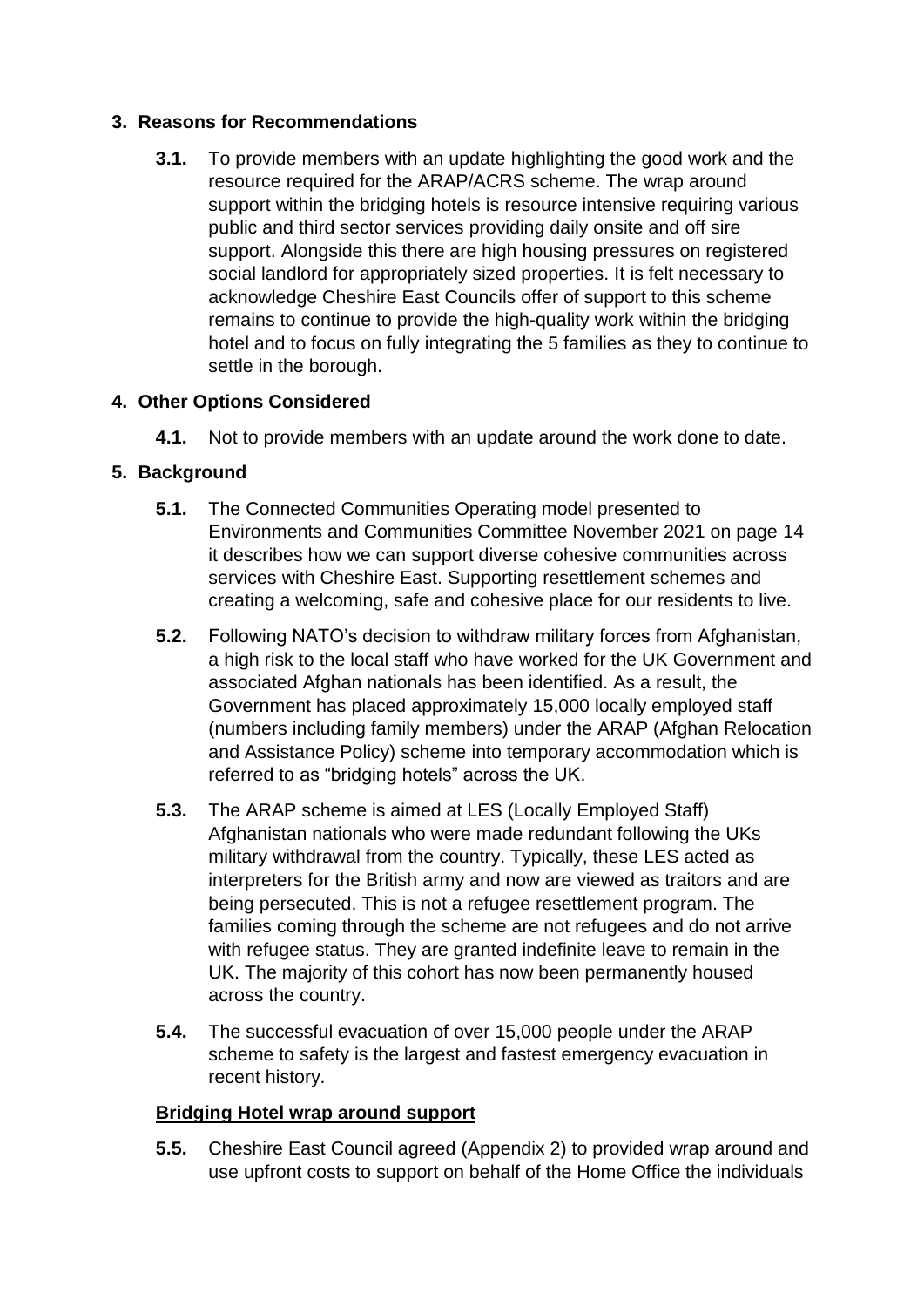that have been brought to the UK under the ARAP and now the ACRS schemes that have been residing at the one bridging hotel within the borough since 12<sup>th</sup> of August 2021. The length of time of this support offer is expected to be in place is still to be confirmed as families are still being evacuated via various Countries. Alongside this due to the highquality support offered in Cheshire East the bridging hotel is expected to be one of the last (from the 80 across the Country) to be stood down. The only indication we have to date is the Home Office have signed a contract with the bridging hotel until 31st of June 2022.

**5.6.** To date (time this report was written) 263 individuals of which 147 are children and 116 adults have been supported with the below wrap around offer:

### **Healthcare**

- Ensured health support is provided in the hotel or through local healthcare provided to meet immediate needs including Covid Vaccination and regular testing.
- Ensured all residents are given access to NHS services including providing access to GPs and are provided with NHS numbers.
- Updated families with latest Covid advice and supporting compliance.
- Identified and escalated potential life threating conditions

### Welcome and ongoing support

- Provided meet and greet services as a new hotel is engaged and provide ongoing support within hotels through regular surgeries and advice sessions
- Identified essential and longer-term needs from the families in the hotels
- Engaged with voluntary sector to meet needs, arrange activities, provide local Integration support, and make connections with local groups
- Managed donations and offers of support from the local community and ensure fair and equitable distribution of goods
- Worked alongside other actors in the hotels (e.g. DWP) to act as a liaison point between local and central government to escalate issues Ensure the specific needs of women and girls are factored into the design and delivery of services to ensure participation/access.
- Considered the needs of other disadvantaged or marginalised groups (e.g., LGBTQI)
- Supported families to access local transport provisions e.g., understanding options for local transport and providing advice and guidance on travel around the region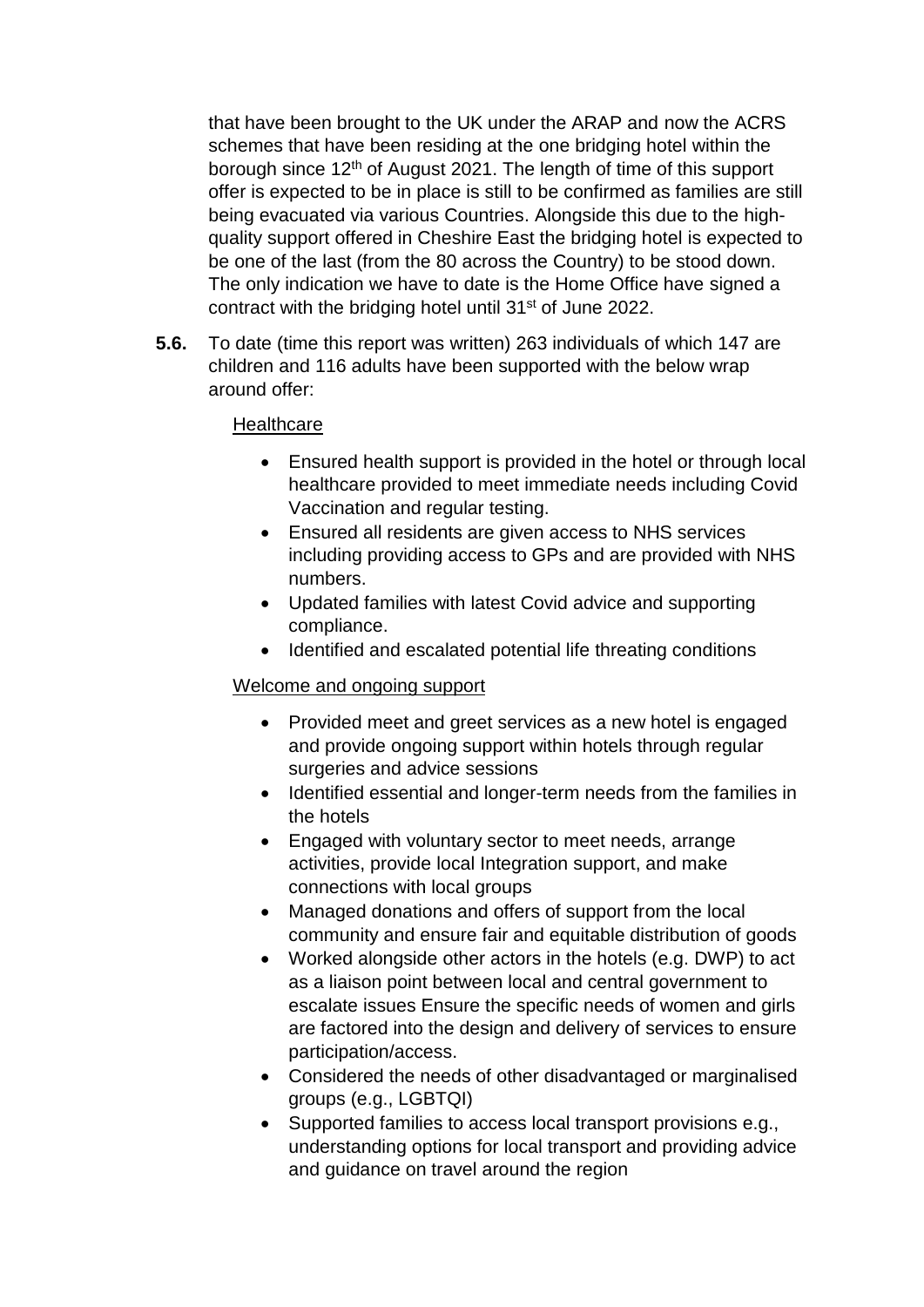- Issued documents and paperwork as required
- Provided clear, translated information to residents

# Policing and Security

- Identified local policing or security requirements (including community cohesion) and work with local policing and community support officers to mitigate risk
- Provided information and support for families to report any incidents of Hate Crime

## **Education**

- Continued support from Local Authority Officers to undertake pre-work with Afghan children ahead of moving into a school environment. This work is essential to ensure that basic literacy skills in particular are supported early to ensure a positive first experience in school.
- Supporting families with school admission arrangements where permanent placements are secured and in transition arrangements to ensure funding follows.
- Very regular liaison by Local Authority staff with schools to ensure placements are progressing to the benefit of the children.
- Increasing the reach of schools in the Crewe area to ensure that we are not overloading certain schools with large numbers.
- Daily monitoring of transport arrangements to ensure that children and safely and successfully getting to schools.
- Liaising with DfE officials to ensure appropriate levels of funding are secured to meet our local need.

## Safeguarding

- Offered a full safeguarding support service, in line with statutory responsibilities, channelled via the adult and child LA safeguarding processes
- Provided Safeguarding Awareness Training

# Financial and employment

- Supported the families to access appropriate financial support (through own services or engagement with DWP) including accessing Universal Credit and Child Benefit
- Supported individuals to gain a National Insurance Number

## **Other**

- Supported access to dental care
- Worked with the CCG to identify pathways for further trauma informed healthcare provision (including mental health support)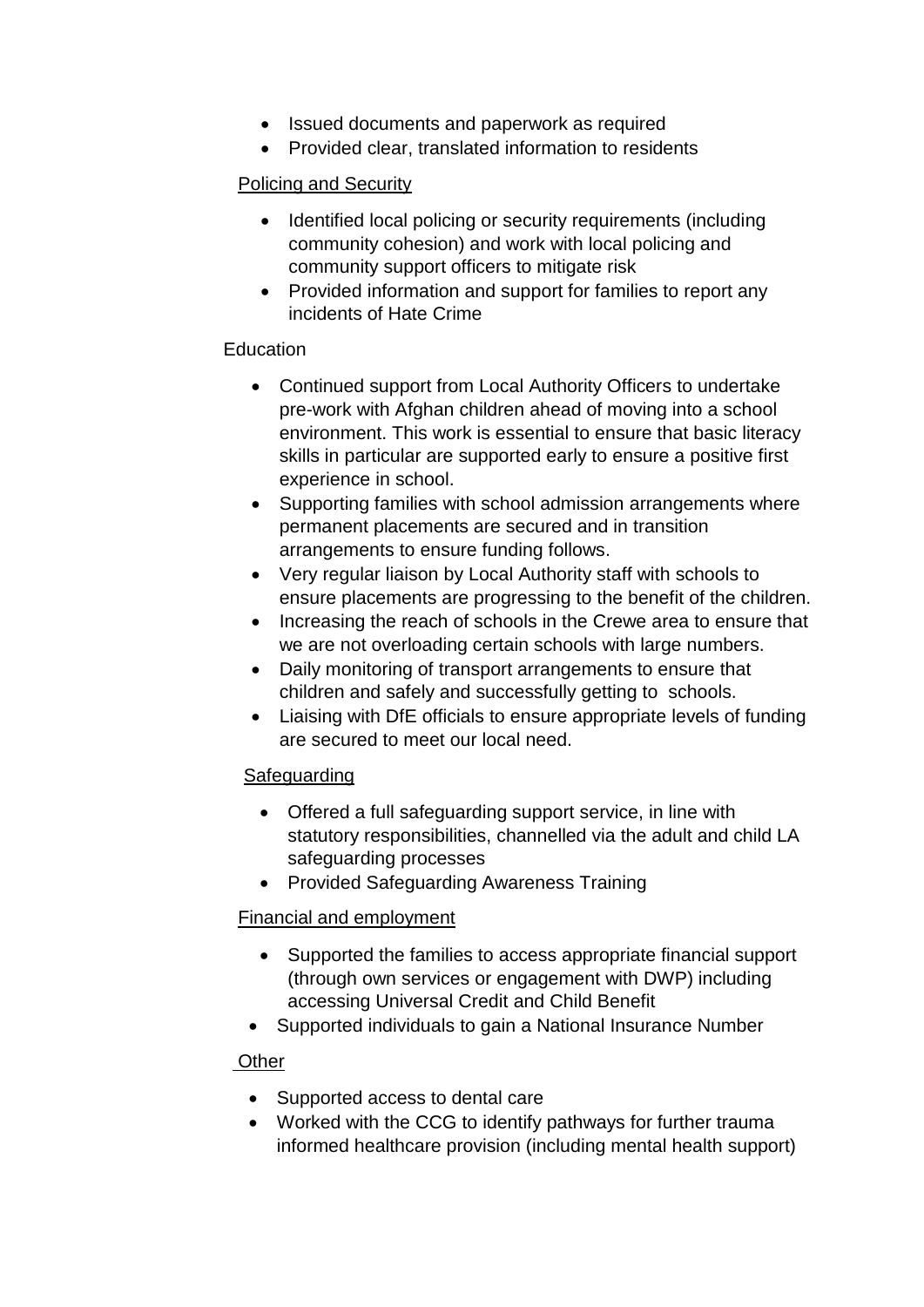- Worked alongside Prevent Police and Channel Panel Partners where potential issues were identified
- Considered and facilitate access to local education services for children (and adults)
- Ensured access to specialist youth services (including mentoring)
- Supported the families to access employment, working with DWP and with the Refugee Employment Network (REN)who will identify local refugee employment support expertise
- Signposted to and provided support to access bank accounts
- Organised daily trips, sporting and cultural activities on and off the site.
- Worked closely with CE Highways to improve road safety measures to improve access for pedestrians from the hotel to the local village.
- **5.7.** The support provided by Cheshire East Council was nationally recognised. As such, the Council was asked by the Home Office to extend the support provision until 30th of June 2022. The below quote was provided by Colin Parker, Asylum Lead, NW RSMP:

*"Cheshire East was one of the first local authorities to agree to provide wrap-around support, the standard and quality of which is second to none. Of particular note I would include the following:*

*Your work in identifying and going above and beyond to respond to the individual needs of your clients*

*Identifying health needs, and making appropriate and timely referrals*

*Counselling clients when they have faced difficulties, or when the system has failed them*

*Advocating for your clients, and trying to get the best possible outcome for them*

*Providing wrap-around support to people in bridging hotels has been an up-hill struggle, and the lack of a formal framework, and properly set-out funding arrangements has been particularly challenging. However, Cheshire East has always risen to the occasion, and provided an unparalleled service, (until the publication of the Funding Instruction on Friday 12th November) at a financial risk. I often point to Cheshire East's work at the Bridging Hotel as a beacon of good practice, of which you deserve to be extremely proud."* 

## **Permanently resettling 5 families into Cheshire East**

**5.8.** Cheshire East Council have agreed to provide long-term integration support for five families under the ARAP scheme through an urgent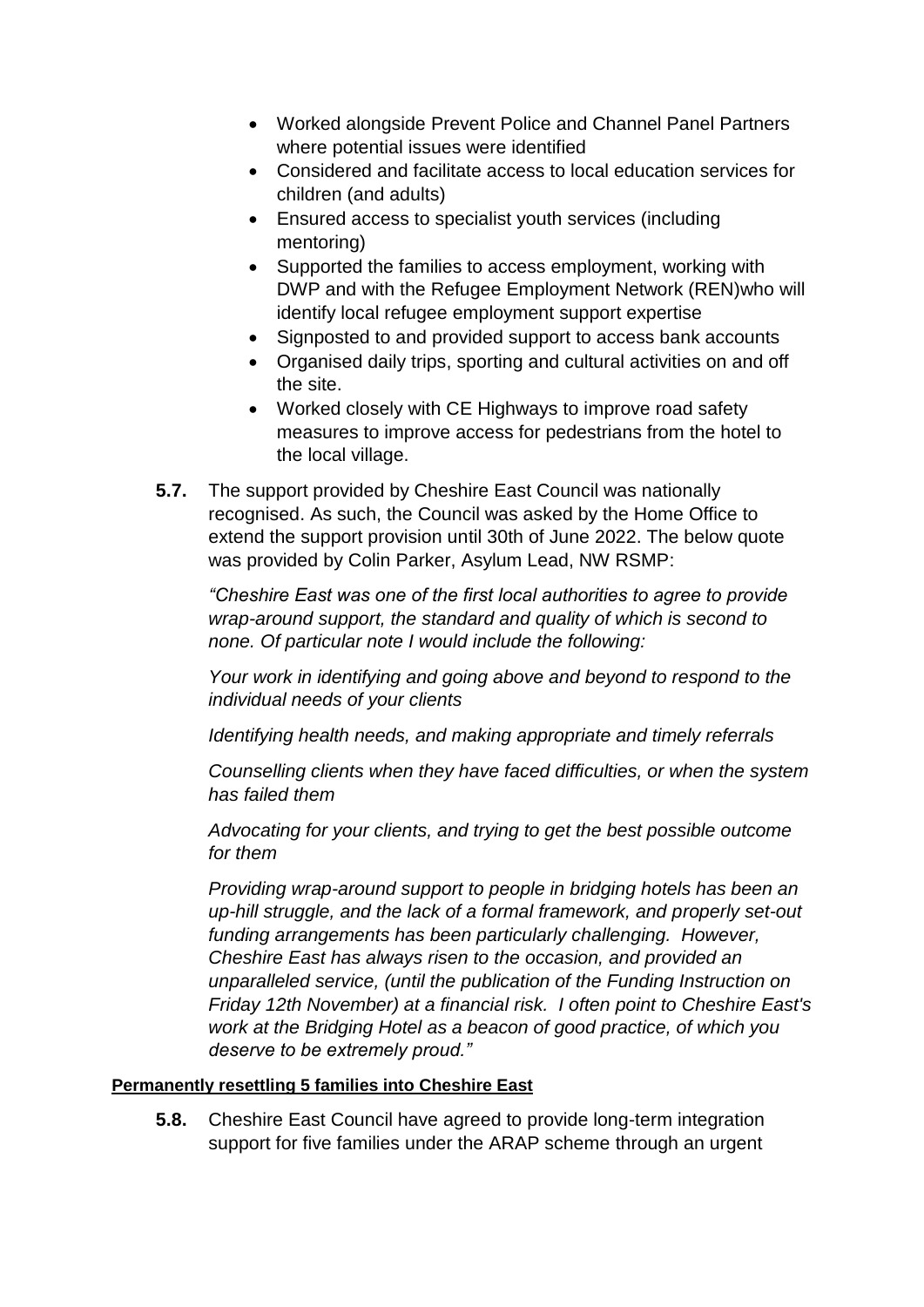decision (Appendix 2) which was retrospectively supported by Policy Committee on the 7<sup>th</sup> September 2021.

- Between 30<sup>th</sup> of September and 29<sup>th</sup> of November 2021, in partnership with Local Registered Housing Providers and Refugees Welcome we have managed to permanently accommodate all the 5 families (10 Adults and 14 children) in various parts of the borough as follows: 3 families in Crewe, 1 family in Macclesfield, 1 family in Alsager.
- The families secured social rented housing via local Registered Housing Providers in order to ensure long term sustainability and affordability.
- A package of support in accordance with the guidance is in place with all the families with the aim to fully integrate them by the end of their 3rd year in UK. Please note that all the children are in schools and some of the adults have already started employment or are actively seeking employment.
- Places in schools for the 5 families has been effectively brokered and pupils have now commenced their learning with their new peers. Feedback has been very positive and school leaders have openly embraced this scheme in wanting to offer the best support both educationally and in relation to their personal development and wellbeing.
- All the families are grateful to be homed into Cheshire East and very eager to repay this by becoming contributing members of their communities. Feedback from one of the families was receive through the council's customer service centre:

*"I would like to give some feedback on the outstanding help and support provided by the Cheshire East Council and their team members who are actively involved in working for tremendous hours at the hotel to look after the Afghan nationals relocated to the UK under the ARAP scheme.*

*I* was brought to the hotel along with my wife and three children *at the end of August 2021 and resided there for more than a month where I found these hard working and committed officers tirelessly serving the relocated Afghans and making sure that we are taken good care of in order to settle with ease in the UK. From the creation of bank accounts, ARAP fund support cards, BRP's, registrations with NHS and home office to other paperworks they have left no gap in our documentations to settle*  as the proper legal residence of the UK. I was totally new in the *country far away from my home, family and so were the rest of the Afghans at the hotel where we all lost our beloved country to insurgents and became demoralised but Cheshire East Council*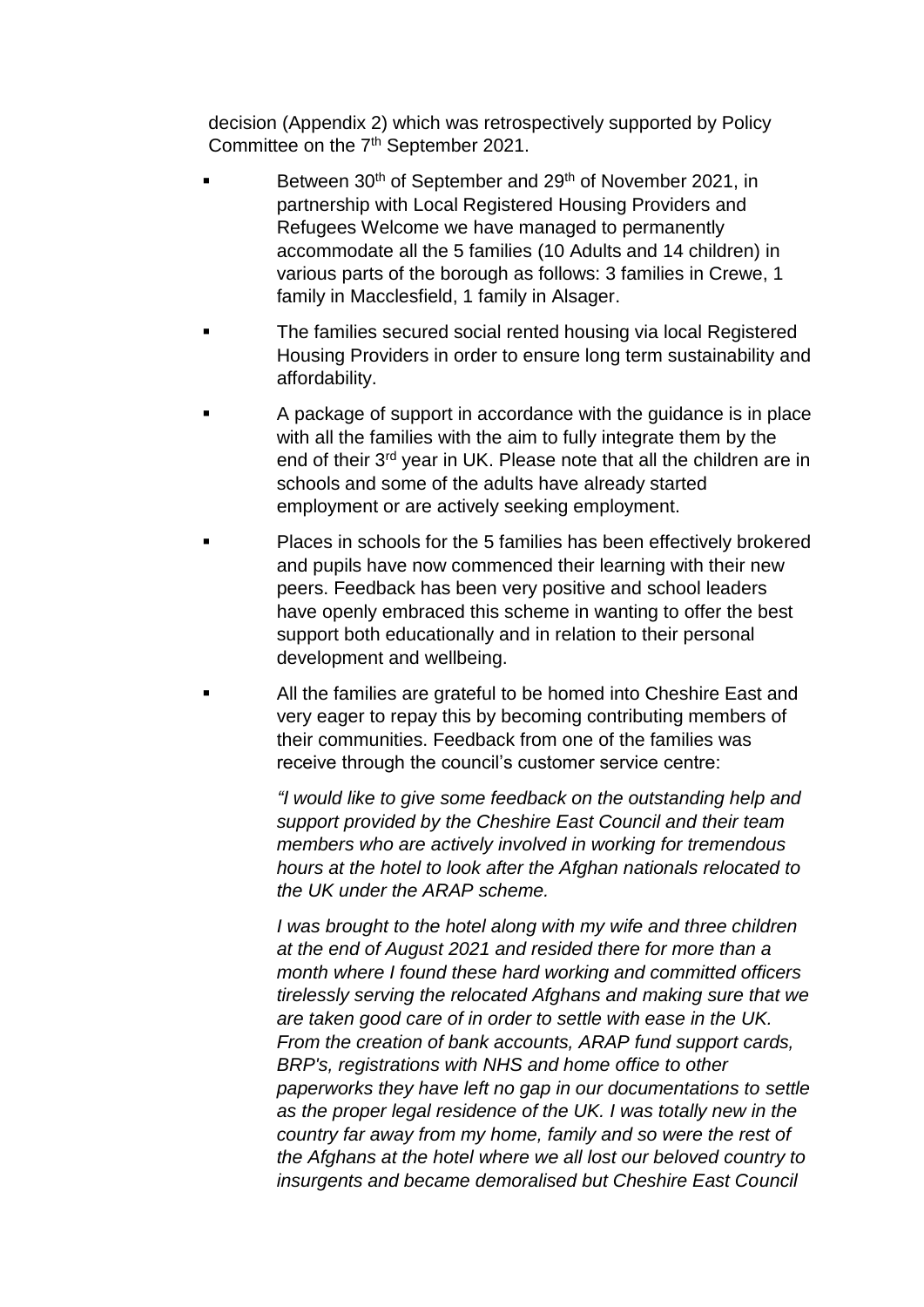*members stationed in the hotel made our life comfortable and wonderful once all over and again. Their dedication and commitments to their jobs are outstanding and highly appreciated by my own family including many other Afghans.*

*Our children were provided all the clothing, toys, and education with activities that a normal child in the UK would have access to and even gave them equal parental love and joy to forget about the hardship and struggles they went through during our relocation from traveling along the dangerous Kabul airport routes and flying in the back of frightening military airplane at night.*

*They formed a great diverse team to communicated, liaise, help and support us living a normal life in an environment which is totally different from where we have all came, regardless of the difference in our culture, religion and the way of life's these individuals integrated with us just like our own family members and even managed to find a place in our hearts to remember them forever.*

*After settling at my home in mid October, my children are still remembering the kindness and friendliness of these people during their stay in the hotel. They even ask me to take them for a visit back to the hotel due to the wonderful time they had there and making friends with the council representatives of Cheshire East.*

*We the would like to take this opportunity to thank Cheshire East Council representatives in the hotel from the deep sea of our hearts and will always keep them in our hearts for being the most wonderful people we ever met in our life's.*

*Sincerely," Family XXX*

 One of the family members that have resettled into the borough has been successful in obtaining Cheshire East Council employment.

#### **Current Position**

.

**5.9.** On the 6<sup>th</sup> January the Minister for Afghan Resettlement formally opened the Afghan Citizens Resettlement Scheme (ACRS)<sup>1</sup>. The ACRS scheme will provide up to 20,000 women, children and others most at risk with a safe and legal route to settle in the UK over the next 3 years. It will prioritise those who have assisted UK efforts in Afghanistan and stood up for UK values such as democracy, women's rights, freedom of speech and rule of law; and vulnerable people such as women and girls at risk,

 $\blacksquare$ 

<sup>1</sup> [https://www.gov.uk/government/speeches/oral-statement-on-the-afghan-citizens](https://www.gov.uk/government/speeches/oral-statement-on-the-afghan-citizens-resettlement-scheme)[resettlement-scheme](https://www.gov.uk/government/speeches/oral-statement-on-the-afghan-citizens-resettlement-scheme)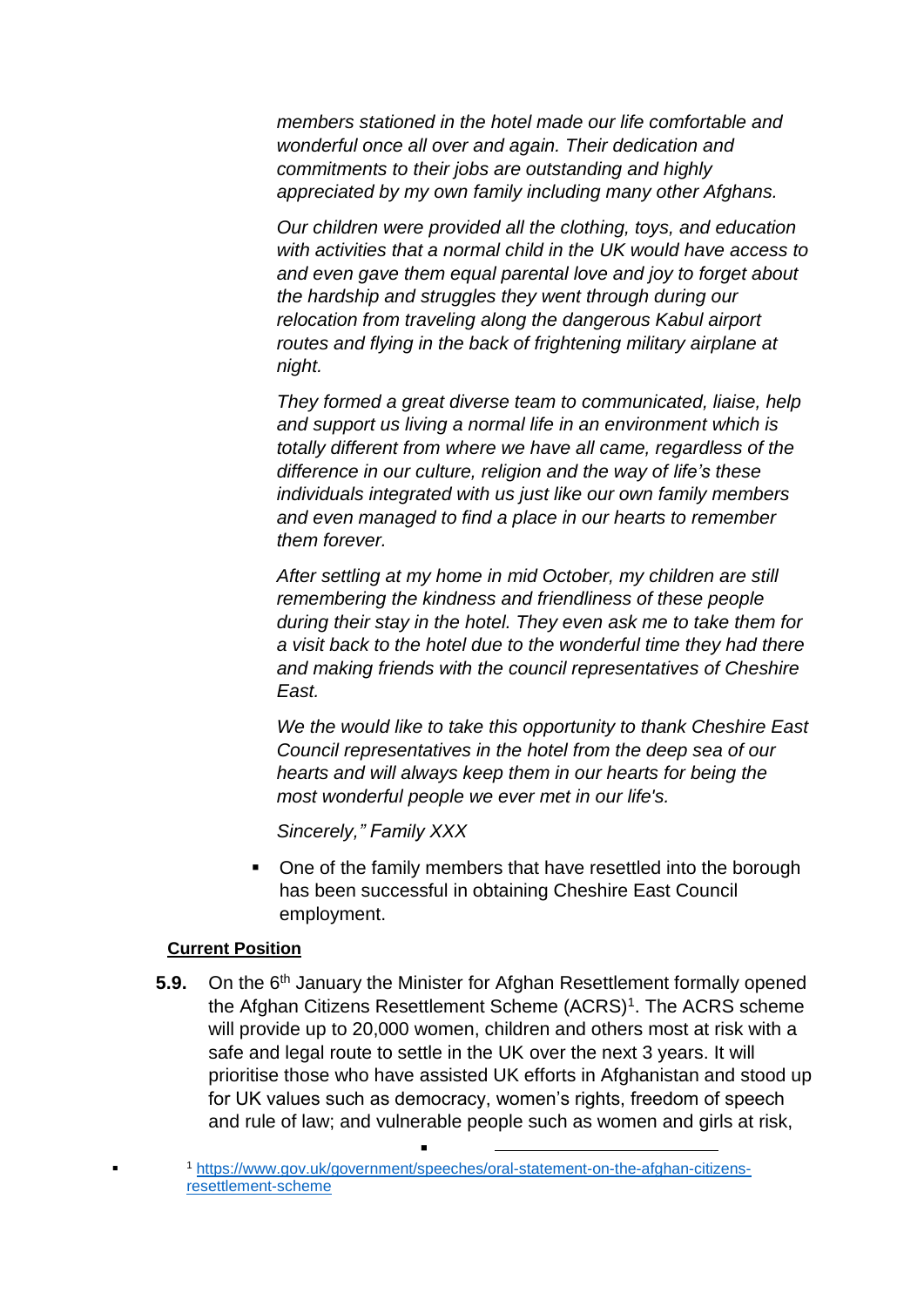and members of minority groups (including ethnic / religious minorities and LGBT+).

- **5.10.** Over 6,500 Afghan Nationals this year have already being place under the ACRS (Afghan Citizens Resettlement Scheme) into the temporary accommodation which is referred to as "bridging hotels" across the UK which further permanent accommodation will be also be required.
- **5.11.** Whilst we are still understanding the needs around this population, the measured approach taken to delay and decision on permanently settling more families into the borough immediately is one that is taken based on the following rational:

Housing considerations: The Home Office are preferring four or five bedroom properties for larger families. An email received on 1st December 2021 from the Home Office stating, "We can also safely say that at the moment, we don't need many more 2-bed or 3-bed properties (suitable for families of 4/5)". The current Cheshire East Housing situation (Appendix 1) for the larger families is extremely competitive with high waiting lists.

Intensive but high-quality wrap around support: Staffing capacity around resettlement is fully allocated to the support provided at the bridging hotel and ensuring priority remains on sustainable integration for those that are currently being resettled into permanent accommodation in Cheshire East.

Education: capacity within the local schools to the hotel around available school places especially for primary is extremely challenging in managing those families in transition or moving to permanent homes. Careful consideration would be needed for any new permanent placements in terms of aligning housing availability with school places in the local area.

## **6. Consultation and Engagement**

**6.1.** External consultation would not be appropriate for this decision.

## **7. Implications**

## **7.1. Legal**

7.1.1. Legal considerations (dated 23.06.21) were set out the previous report to Policy Committee dated 7th September 2021. There are no further immediate Legal implications for consideration.

- 7.1.2. Following approval of WARNs, Legal Services have supported the preparation and entering into of three separate Contracts for Services for the Support of the Afghanistan Families Provision, for various contract periods, as set out below:
	- WARN 100027: Inspire Motivate Overcome (27.09.21 to 16.01.22);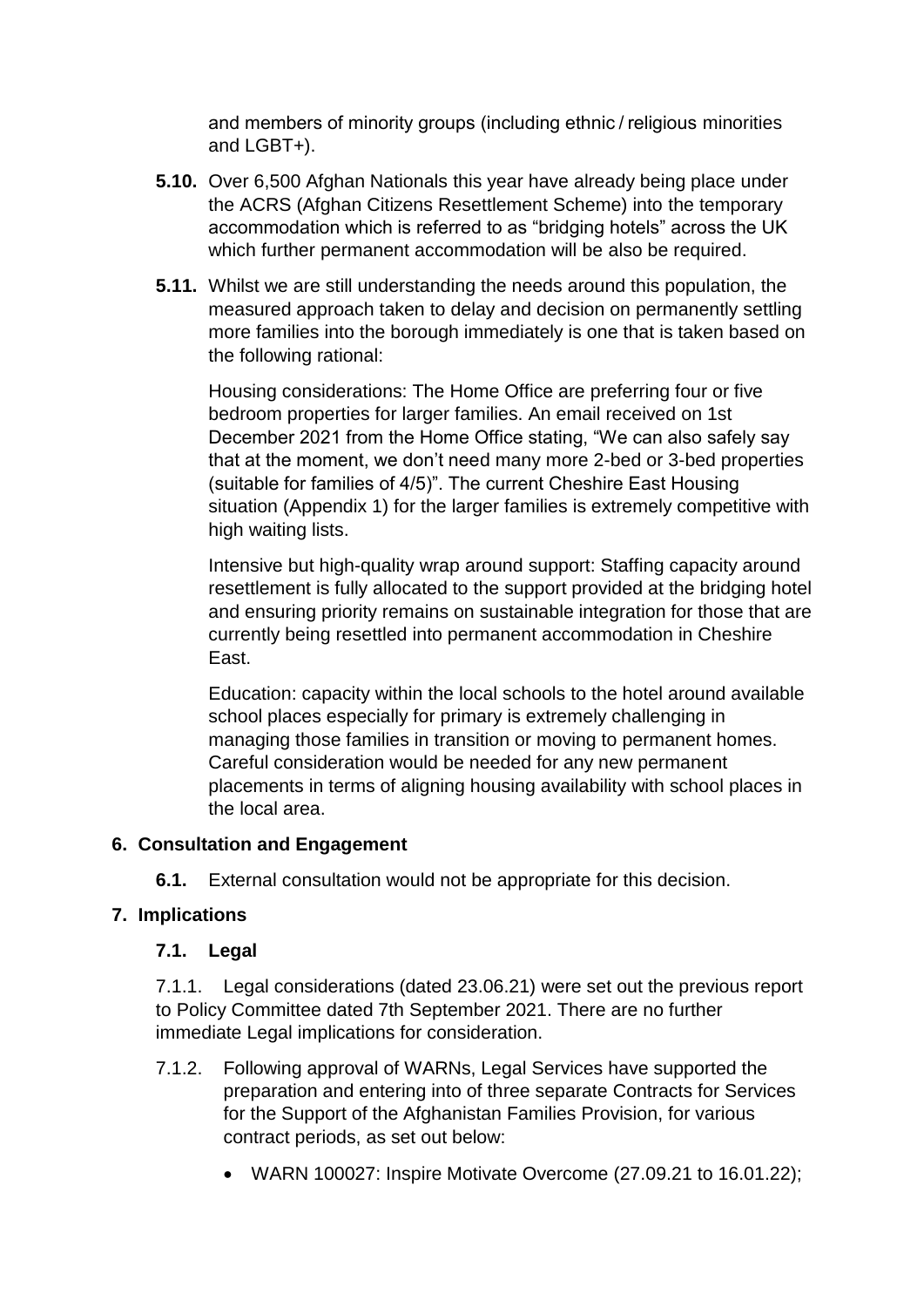- WARN 100028: LOL Foundation (08.10.21 to 08.02.21);
- WARN 100029: Refugees Welcome (08.10.21 to 07.10.22).
- 7.1.3 The Contracts place obligations on the Providers that reflect and assist with the monitoring and reporting mechanisms which are required under the Home Office Funding Agreement (including Annex B Data Sharing Protocol). This supports the Council's ability to meet the conditions attached to those funding requirements.
- 7.1.4 In the event of the ARAP/ACRS Scheme and/or the Home Office Funding Agreement being extended/expanded, the contractual arrangements will need to be reviewed and any proposed consequent contract extensions/renewals need to be made in accordance with, and in consideration of, the Contract Procedure Rules and Public Contracts Regulations 2015.

### **7.2. Finance**

These schemes are fully funded from specific ring-fenced home office grants.

Claims have been made in accordance with the funding instructions (included in the appendices) and we're currently anticipating the first instalment payments from the home office. Supplementary Revenue Estimates will be completed for the grant income to ensure that the appropriate governance is in place.

### **Wrap Around Support**

The tariff for wrap around support is £28 per day, per individual supported. CEC's responsibility and therefore funding eligibility ends once the individual leaves the bridging accommodation.

The grant claim submitted in November was for approximately £220k. Further grant claims will be submitted up until the wrap around support ceases.

### **Relocation Support**

There is a separate funding tariff to cover the costs of permanently resettled families:

| Tariff per individual (£) |
|---------------------------|
| 10,500                    |
| 6,000                     |
| 4,020                     |
|                           |

In addition to the tariff, for each adult resettled we receive a one-off £850 for English language learning support. The school aged children attract an educational tariff, in lieu of the AWPU which their school would have missed out on due them enrolling mid-academic year. This educational tariff will be transferred to the relevant school once received (and after enrolment).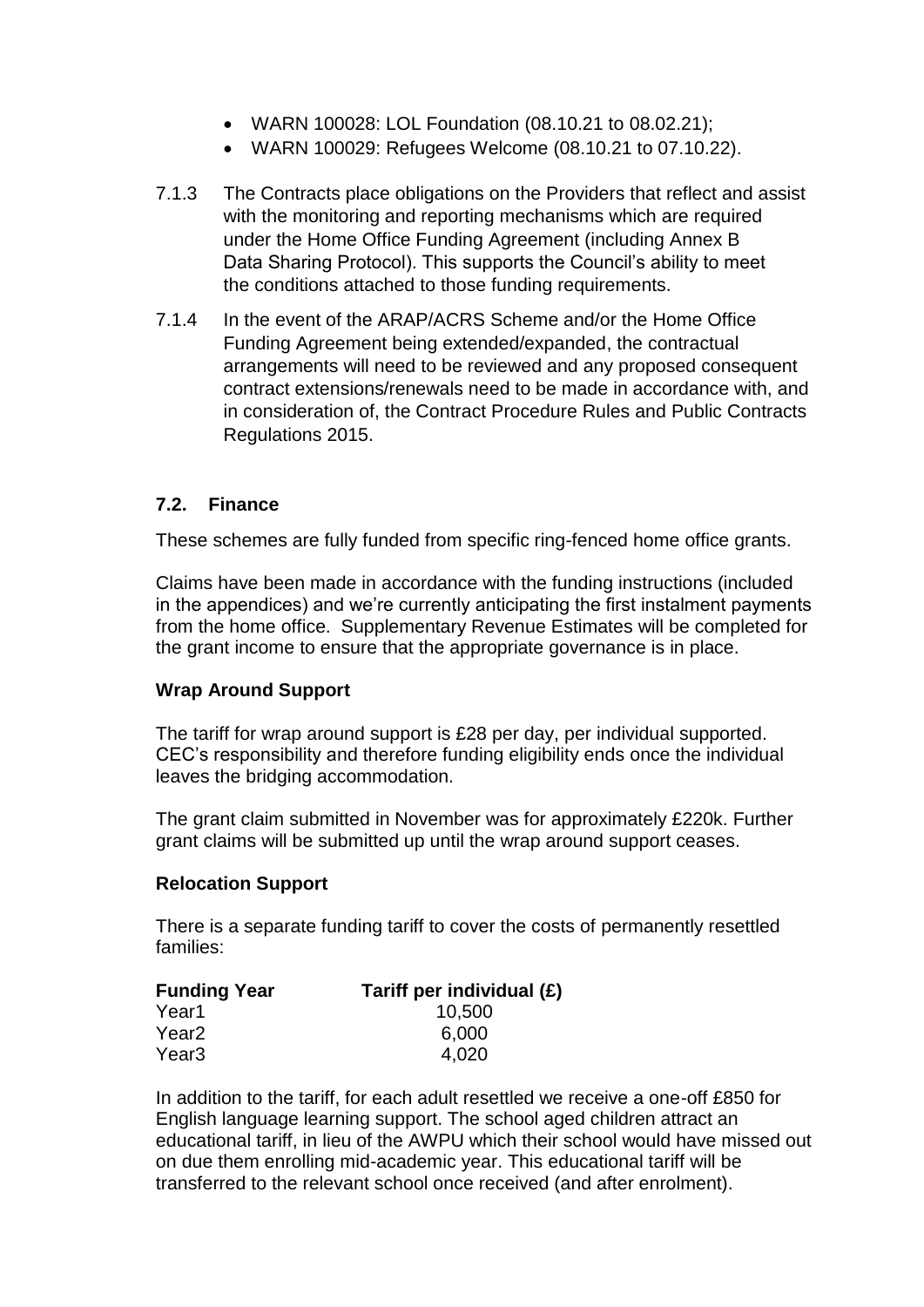Both grant funds and their associated expenditure are being monitored. We have separate cost codes set up in the accounts to capture the relevant expenditure and income. Current forecasts anticipate that the funding tariffs will be sufficient to meet our current commitments, so there are no financial implications or changes required to the MTFS as a result of the recommendations in this report.

Specific funding to support education has been made available which will come into the Local Authority on a quarterly basis. Our initial allocation was £63,700. A detailed breakdown of incurred costs has been returned to the DfE as required to the value of £80,000 and an exceptional case has been made for funding to cover the difference in these two amounts. The key reason for the higher costs is the need for dedicated transport to schools.

### **7.3. Policy**

No policy implications have been identified at this stage

### **7.4. Equality**

Equality impact assessment is not required.

#### **7.5. Human Resources**

Two additional Community Liaison Officers have been recruited to support is additional demand on the Communities service. A number of staff have also had to be re-assigned from traditional duties to support the bridging hotel demands

#### **7.6. Risk Management**

Financial risks – no funds received from the Home Office to date, although initial claim has been committed and we are funded per person per day at the bridging hotel, if capacity reduces as will the funding

Housing risks – The need for larger family accommodation is growing in Cheshire East and availability is limited,as outlined in Appendix one, to prioritise housing for this scheme will mean that current Cheshire East residents will have to wait longer for available properties, including those families who are threatened with homelessness.

Affordability is an issue within the private rented sector, especially for larger families who are reliant on benefits and are restricted on the level of rent they can pay under the Local Housing Allowance. Whilst the Government will pay over the Local Housing Allowance levels, this is only for a period of 3 years. Our experience with other schemes is that families then have to apply for social rented housing.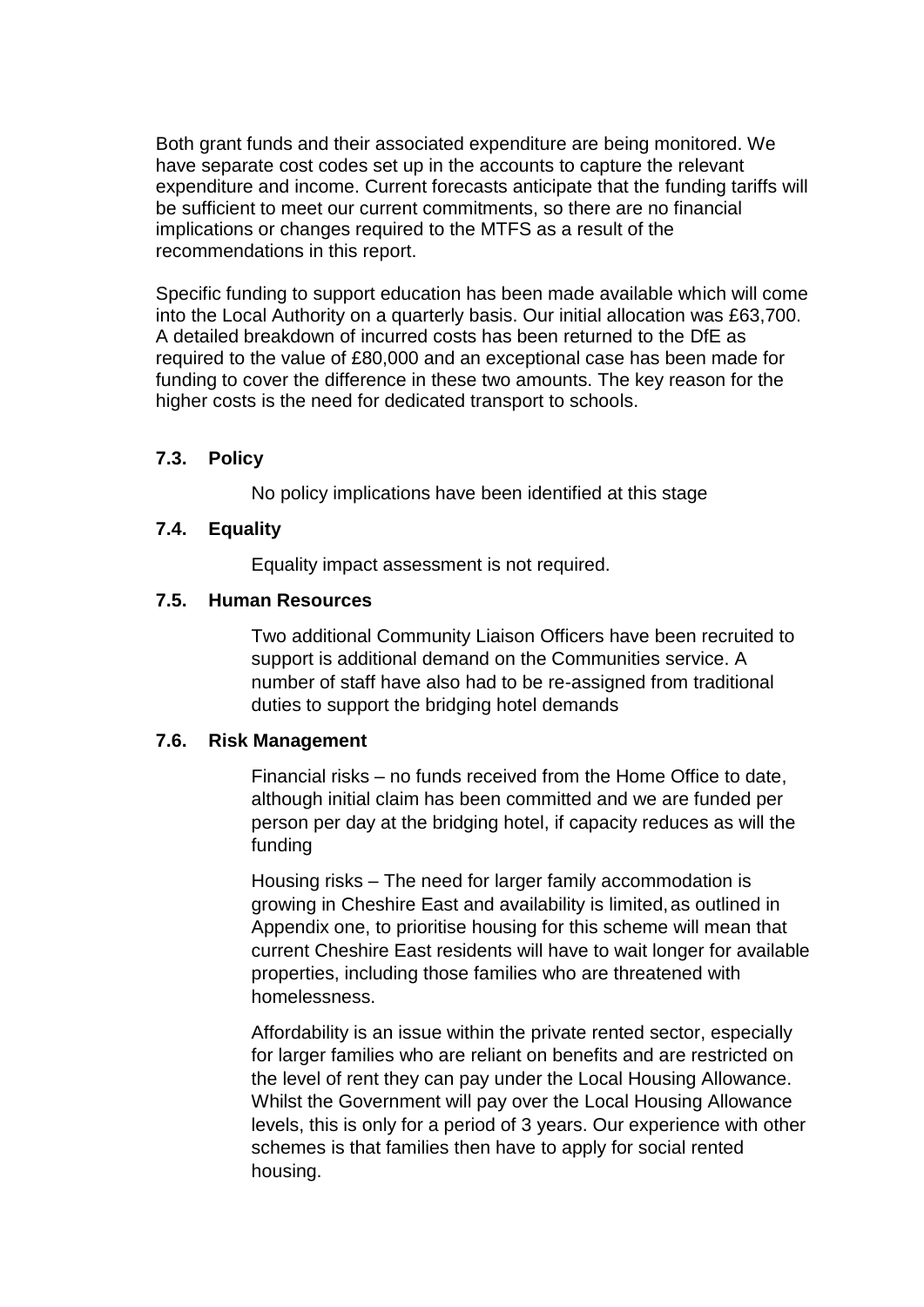Adult Safeguarding concerns/incidents can occur in any setting and the potential for such issues to be raised within the Hotel setting remains. Some issues may be raised due to historical trauma, some due to incidents of power, coercion and control, or some due to Hate Crime, Exploitation or Radicalisation. The Wrap Around Support has enabled such incidents to be escalated quickly and appropriate advice and support has been provided. Bespoke Safeguarding Training has been provided on site to enable individuals to understand what is abuse and how to report it.

### **7.7. Rural Communities**

This does not have rural implications

### **7.8. Children and Young People/Cared for Children**

Early Help and Prevention Services have supported the families at the hotel since they arrived in August 2021. Initially daily support was offered from a number of Early Help Staff, this reduced at the start of November as the children were identified school and Nursery places. We currently offer Early Help Support every day however, 2 days on site, 3 days virtually.

Demand on the Early Help and Prevention services to help provide the ongoing wrap around support and coordination that is required both onsite and offsite with only temporary arrangements in place and no capacity for cover

On-going support has been offered to the 5 families who have settled in Cheshire East – each having their own Family Support Worker to ensure wrap around support is continuing while they settle into their community.

### **7.9. Public Health**

COVID-19 outbreak was reported within the bridging hotel on 03/01/2022. Infection rates are high across the Country and the outbreak management plan has been implemented. This did cause staffing capacity issues and required additional security.

### **7.10. Climate Change**

No climate change implications are expected.

| <b>Access to Information</b> |                                                                  |
|------------------------------|------------------------------------------------------------------|
| Contact                      | <b>Position: Community Development Manager</b>                   |
| Officer:                     | Contact Name: Dan Coyne                                          |
|                              | Telephone: 07816144062                                           |
|                              | Email: Daniel.Coyne@cheshireeast.gov.uk                          |
| Append                       | The following appendices are not attached to this report but are |
| ices:                        | available for inspection as background papers:                   |